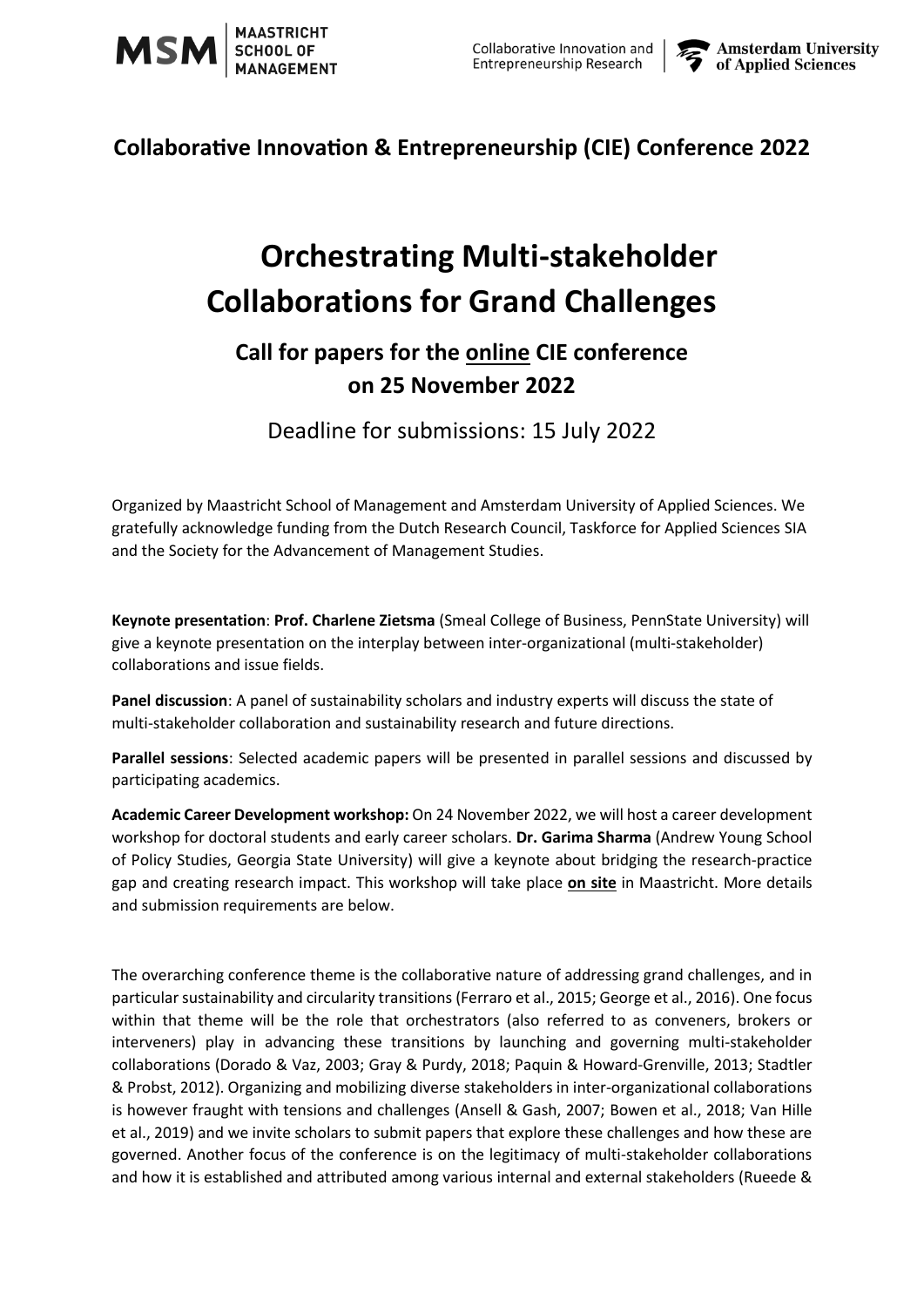Kreutzer, 2015; Schouten & Glasbergen, 2011). Furthermore, we invite papers that explore the empirical phenomenon of multi-stakeholder collaborations, looking at how they emerge, intersect, compete, or persist to create collaborative value and societal impact (Alamgir & Banerjee, 2019; Buchanan et al., 2022; DiVito et al., 2021; Van Tulder et al., 2016).

More generally, we invite scholars working on cross-sector partnerships, collaborative networks, multi-stakeholder initiatives or innovation platforms that address grand challenges, sustainability, and circularity to submit papers. We welcome submissions that view partnerships and collaborative networks from various perspectives, such as strategic management, innovation systems, organizational theory or public administration. Some suggestive questions include:

- Governance of multi-stakeholder collaborations
	- o What different organizational forms exist for multi-stakeholder collaborations and how does the form affect their operations and impact?
	- o What (novel) governance models of collaborations are suited to large-scale societal transitions, such as the shift from a linear to a circular economy?
	- $\circ$  How do collaborations avoid or manage collaborative inertia and maintain their value and relevance over time?
- Sustainability / circularity
	- o How does the nature of sustainability issues affect collaborative organizing?
	- o How can we measure the impact or effect of multi-stakeholder collaborations on their envisioned sustainability or circularity objectives?
	- o What role do multi-stakeholder collaborations play in creating circular global value chains?
- **Orchestration** 
	- $\circ$  How important is orchestrator 'neutrality'? Is it possible to be neutral and are there certain contexts or issues where neutrality may hinder progress?
	- $\circ$  How can orchestrators exit their role without hampering the continuation of the collaboration? How are knowledge, tasks and roles transferred to sustain multistakeholder collaboration or practices over time?
	- $\circ$  What is the impact of orchestration on the performance and/or legitimacy of the collaboration? How can orchestration impact be assessed?
- Value creation and capture from multi-stakeholder collaboration
	- o What collaborative value is created and on what levels (individual, organizational, network level)? How is such value captured, and by whom?
	- o How is value creation and appropriation measured over time?
	- o What happens to the value created after the network dissolves?

#### **Conference paper submission requirements**

Please submit your full paper using the [submission system](https://www.conftool.net/cie2022/) **no later than 15 July 2022.** Full paper submissions are required, with a maximum of 30 pages, excluding tables, figures, references (double-spaced, 12pt, Times New Roman). Each paper will receive an assigned discussant. This is an online conference. There is no fee for accepted papers.

#### **Details and submission requirements to the Academic Career Development workshop**

On 24 November 2022, we will host an **on-site** Academic Career Development workshop focused on increasing societal impact of academic research related to the conference theme. During the workshop, early career scholars and doctoral students present and discuss their work with senior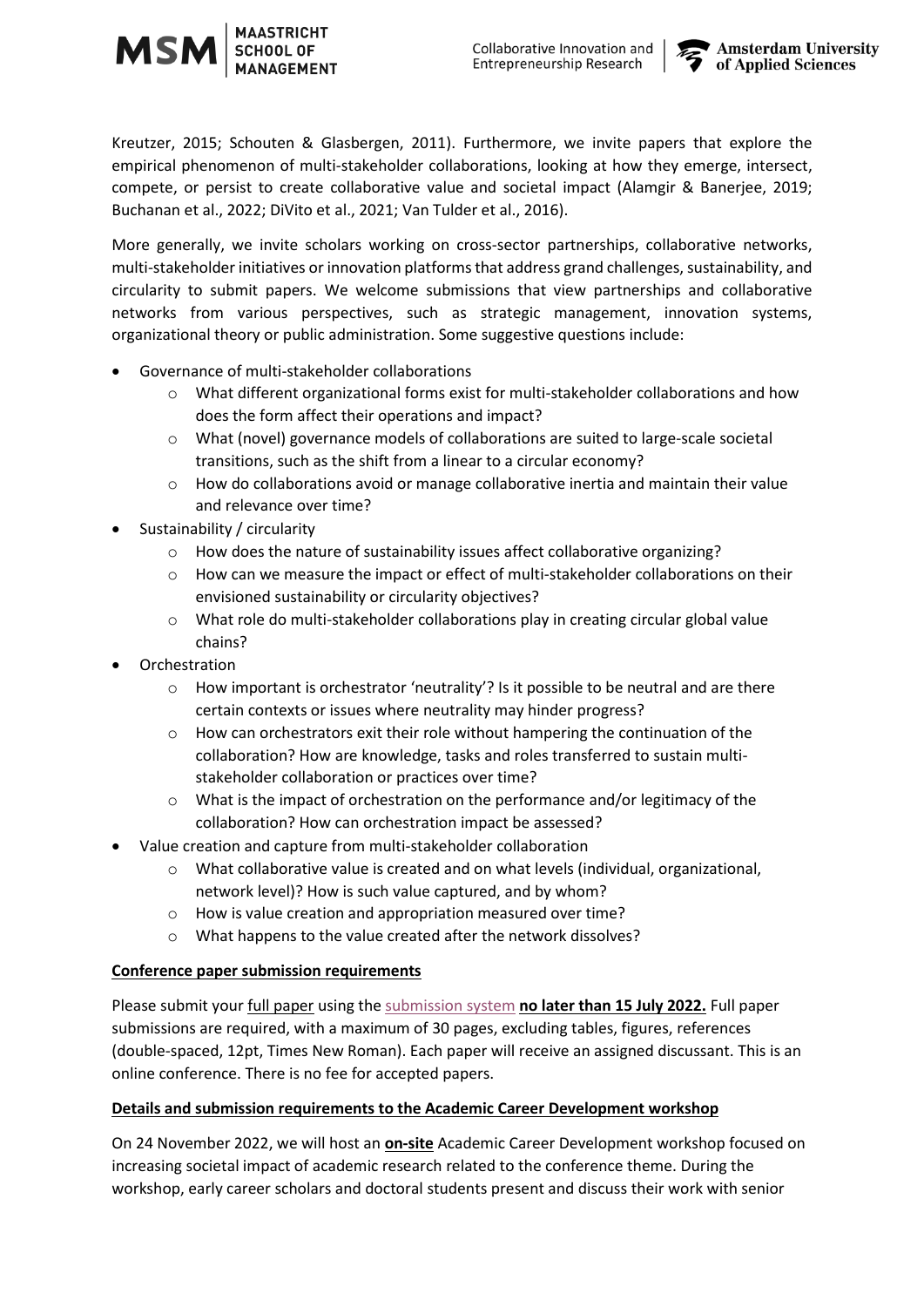

academics. **Dr. Garima Sharma** will give a keynote about bridging the research-practice gap and creating research impact. We will also have a discussion panel with journal editors that focus on impact publishing. The Academic Career Development workshop is supported by the Society for the Advancement of Management Studies.

Early career scholars and doctoral students in any phase of their projects are invited to submit a (draft) paper of maximum 30 pages excluding references, tables, figures, or a 5-page summary of a current research project to professorship-cie@hva.nl **no later than 15 July 2022**. We will select 15 participants based on the project/paper's fit with the overall conference theme. There is no fee for accepted participants. Participants in the Academic Career Development workshop are also invited to participate in the online conference on 25 November 2022. Bursaries for travel and accommodation are available upon request.

For more information, please visit the [CIE 2022 conference website.](https://www.amsterdamuas.com/subsites/en/kc-be-carem/events/events/2022/11/collaborative-innovation-and-entrepreneurship-conference-2022.html?origin=Uz%2B89ySdTLeLEVgKVHLCPQ)

#### **References**

- Alamgir, F., & Banerjee, S. B. (2019). Contested compliance regimes in global production networks: Insights from the Bangladesh garment industry. *Human Relations*, *72*(2), 272-297.
- Ansell, C., & Gash, A. (2007). Collaborative governance in theory and practice. *Journal of Public Administration Research and Theory*, *18*(4), 543–571.
- Bowen, F. E., Bansal, P., & Slawinski, N. (2018). Scale matters: The scale of environmental issues in corporate collective actions. *Strategic Management Journal*, *39*(5), 1411-1436.
- Buchanan, S., Zietsma, C., & Matten, D. (2022). Settlement constellations and the dynamics of fields formed around social and environmental issues. Forthcoming in *Organization Science*.
- DiVito, L., van Wijk, J., & Wakkee, I. (2021). Governing collaborative value creation in the context of grand challenges: A case study of a cross-sectoral collaboration in the textile industry. *Business and Society*, *60*(5), 1092–1131.
- Dorado, S., & Vaz, P. (2003). Conveners as champions of collaboration in the public sector: A case from South Africa. *Public Administration and Development*, *23*(2), 141–150.
- Ferraro, F., Etzion, D., & Gehman, J. (2015). Tackling grand challenges pragmatically: Robust action revisited. *Organization Studies*, *36*(3), 363–390.
- George, G., Howard-Grenville, J., & Tihanyi, L. (2016). Understanding and tackling societal grand challenges through management research. *Academy of Management Journal*, *59*(6), 1880–1895.
- Gray, B., & Purdy, J. (2018). *Collaborating for our future: Multistakeholder partnerships for solving complex problems*. Oxford University Press.
- Paquin, R. L., & Howard-Grenville, J. (2013). Blind dates and arranged marriages: Longitudinal processes of network orchestration. *Organization Studies*, *34*(11): 1623-1653.
- Rueede, D., & Kreutzer, K. (2015). Legitimation work within a cross-sector social partnership. *Journal of Business Ethics*, *128*(1): 39-58.